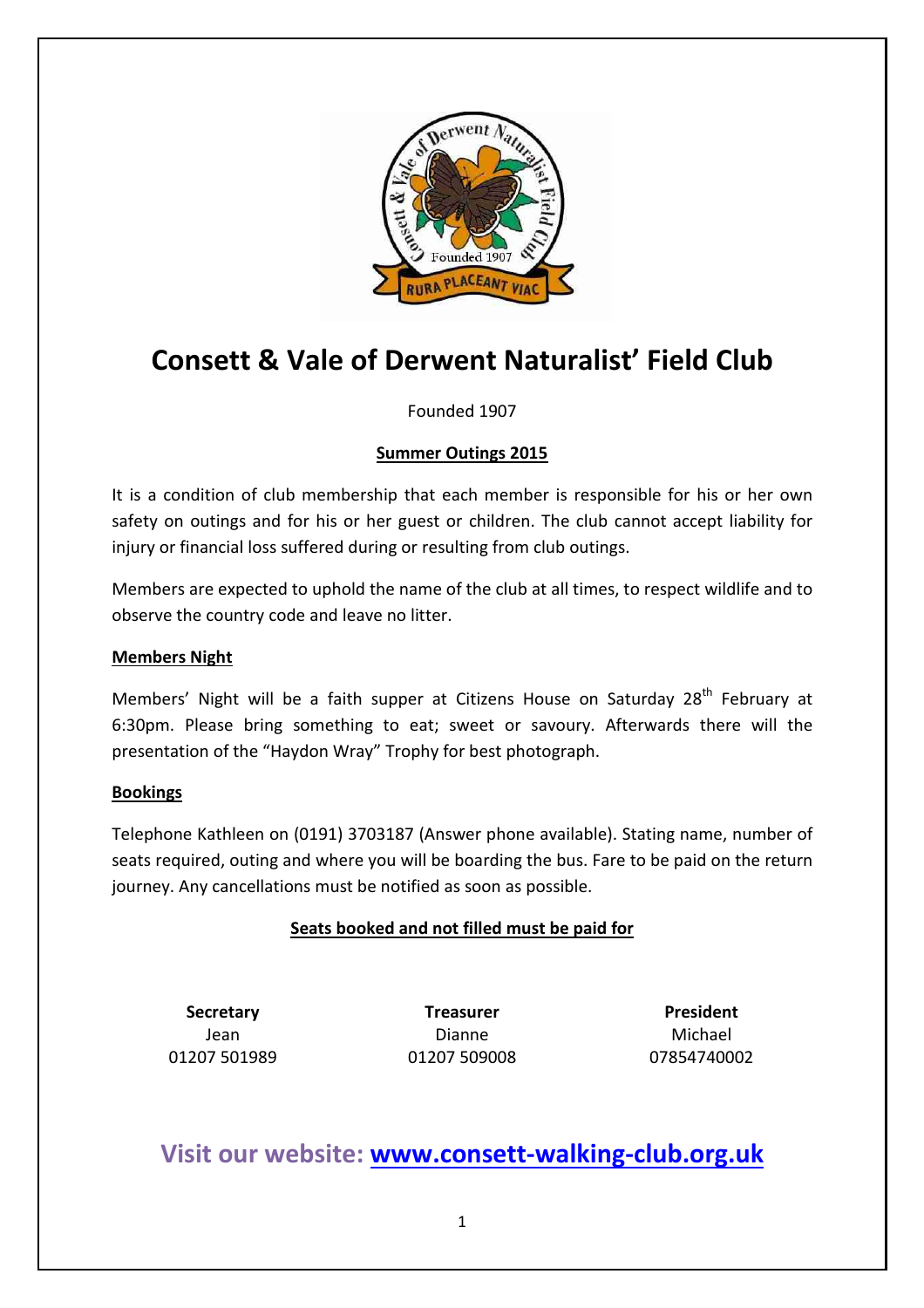| 14 <sup>th</sup> March | <b>Bellingham</b><br>'A' Walk C. Whillis - 9 miles circular. Hill walking, some rough terrain.<br>'B' Walk M. Richardson - 6.5 miles, circular. Undulating in places.<br>Pick up route: Shotley Bridge, Ebchester                                           | Cost £8           | Pick-Up Time: B |
|------------------------|-------------------------------------------------------------------------------------------------------------------------------------------------------------------------------------------------------------------------------------------------------------|-------------------|-----------------|
| 28 <sup>th</sup> March | <b>Middleton In</b><br><b>Teesdale</b><br>'A' Walk C. Wilson - 9 miles circular taking in Grassholme Reservoir.<br>'B' Walk M. Richardson - 6 riverside, farmland and old railway line.<br>Pick up route: Moorside, Castleside                              | Cost £8           | Pick-Up Time: B |
| 11 <sup>th</sup> April | <b>Blanchland</b><br>'A' Walk G. Wood -9.5 miles via Pennypie, Riddlehamhope and Baybridge.<br>'B' Walk M. Richardson - 5.5 miles fields and country tracks, moderate walking.<br>Pick up route: Moorside, Castleside                                       | <b>Cost £4.50</b> | Pick-Up Time: D |
| 25 <sup>th</sup> April | Grasmere<br>'A' Walk G. Wood - 7 miles Helm Crag via Steel Fell, steep climb to start.<br>'B' Walk G. Gibson - 6 miles circular, undulating.<br>Pick up route: Moorside, Castleside                                                                         | <b>Cost £9.50</b> | Pick-Up Time: A |
| $9th$ May              | <b>Brampton</b><br>'A' Walk C. Whillis - 11 miles taking in Castle Carrock, fields tracks and fells.<br>'B' Walk N. Bell & M. Garner - 6 miles circular, via Lanercost Priory.<br>Pick up route: Moorside, Castleside                                       | Cost £8           | Pick-Up Time: C |
| 23rd May               | <b>Holy Island</b><br>'A' Walk L. Hume - 10 miles coastal walk including crossing to Holy Island.<br><b>'B' Walk</b> M. Richardson $-5.5$ miles circular easy walking.<br>Pick up route: Shotley Bridge, Ebchester, Rowlands Gill                           | Cost £9           | Pick-Up Time: A |
| 6 <sup>th</sup> June   | <b>Alwinton</b><br>'A' Walk C. Whillis – 12 miles easy walking, grassy paths and old drove roads.<br>'B' Walk K. Reavley – 6 miles fields, moorland and country roads.<br>Pick up route: Shotley Bridge, Ebchester, Rowlands Gill                           | Cost £9           | Pick-Up Time: A |
| 20 <sup>th</sup> June  | <b>Eyemouth and St</b><br><b>Abbs Head</b><br>'A' Walk L. Hume - 12 miles linear walk from Berwick to Eyemouth.<br>'B' Walk N. Bell & M. Garner - 5 miles country paths/tracks, cliff top paths.<br>Pick up route: Shotley Bridge, Ebchester, Rowlands Gill | Cost £9           | Pick-Up Time: A |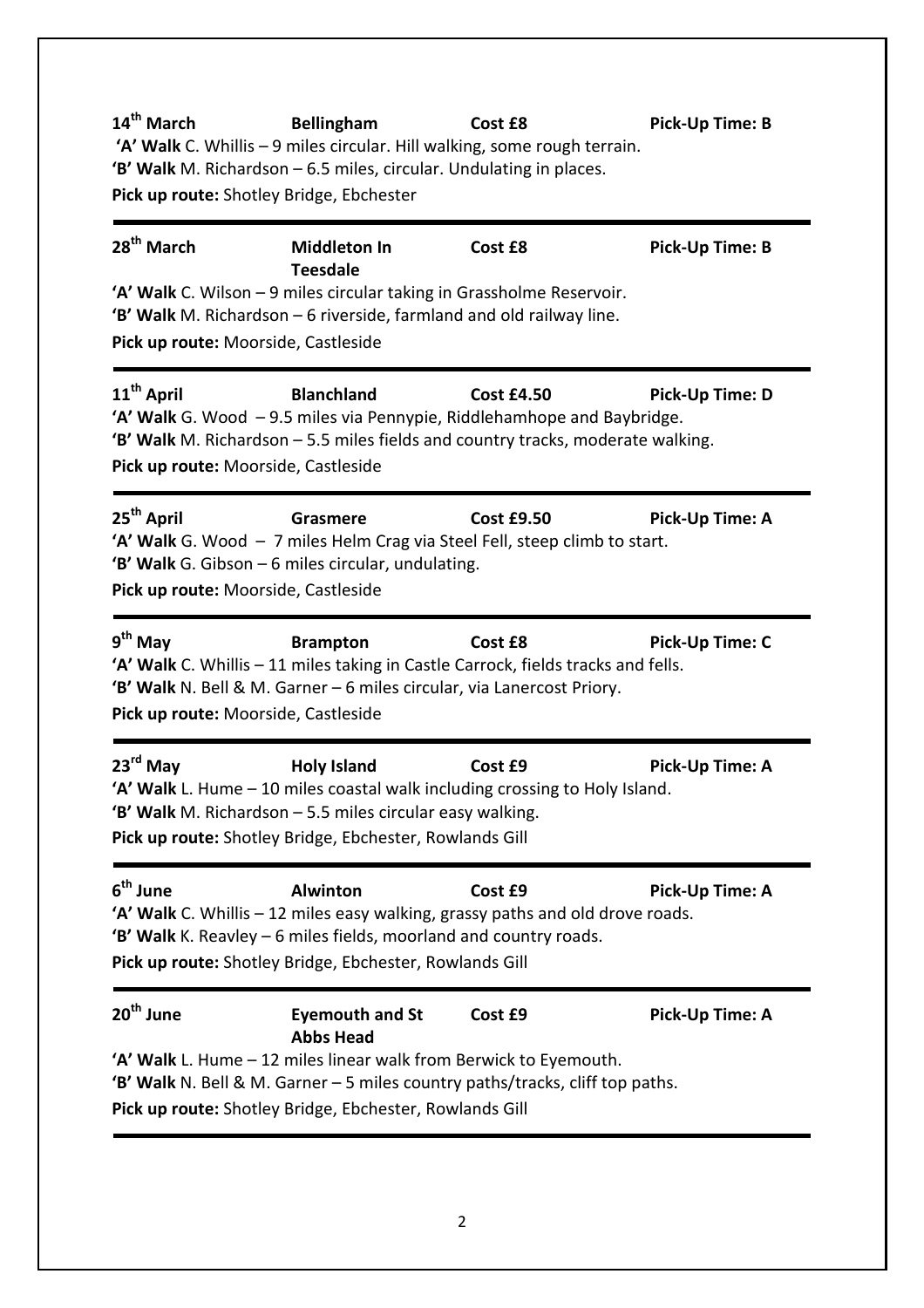4<sup>th</sup> July Moffat Cost £10 Pick-Up Time: A 'A' Walk S. Lea – 7 miles Carrifan circular via White Coombe, strenuous. 'B' Walk G. Gibson – 6 miles undulating. Pick up route: Moorside, Castleside  $18<sup>th</sup>$  July Tanhill **Cost £9** Pick-Up Time: A 'A' Walk C. Wilson – 10 miles circular via Ravenseat, Keld and the Pennine Way. 'B' Walk J. Walls – 6 miles undulating moorland tracks and country. Pick up route: Moorside, Castleside 1<sup>st</sup> August Alnwick Cost £8.50 Pick-Up Time: A 'A' Walk C. Whillis – 8 miles riverside, fields and woods ending at Alnmouth. 'B' Walk N. Bell & M. Garner – 6 miles circular in Hulne Park, well surfaced paths. Pick up route: Shotley Bridge, Ebchester, Rowlands Gill 15<sup>th</sup> August **Helmsley and** Thorodale Cost £9 Pick-Up Time: A 'A' Walk S. Laing – 10 miles moorland and woodland, challenging. 'B' Walk G. Gibson – 6 miles circular fields and tracks. Pick up route: Delves Lane, Lanchester, Durham 29<sup>th</sup> August Kirby Stephen Cost £9 Pick-Up Time: A 'A' Walk S. Lea – 10 miles strenuous Outhgill circular via Mallerstang edge. 'B' Walk K. Reavley – 5 miles circular fields, riverside & country roads. Pick up route: Moorside, Castleside 12<sup>th</sup> September Wooler Cost £9 Pick-Up Time: A 'A' Walk L. Hume – 7.5 miles strenuous ascent, via Humbleton and Akeld Valley. 'B' Walk M. Richardson – 5.5 miles undulating fields and bridleways. Pick up route: Shotley Bridge, Ebchester, Rowlands Gill 26<sup>th</sup> September Keswick Cost £10 Pick-Up Time: A 'A' Walk S. Laing – 7 miles Causey Pike, steep climb with short scramble at the top. 'B' Walk G. Gibson – 6 miles circular lakeside walk. Pick up route: Moorside, Castleside 10<sup>th</sup> October Kielder Cost £9 Pick-Up Time: B 'A' Walk S. Laing – 12 miles an energetic hill walk! Forest tracks and moorlands. 'B' Walk M. Richardson – 5.5 miles lakeside and countryside. Pick up route: Moorside, Castleside